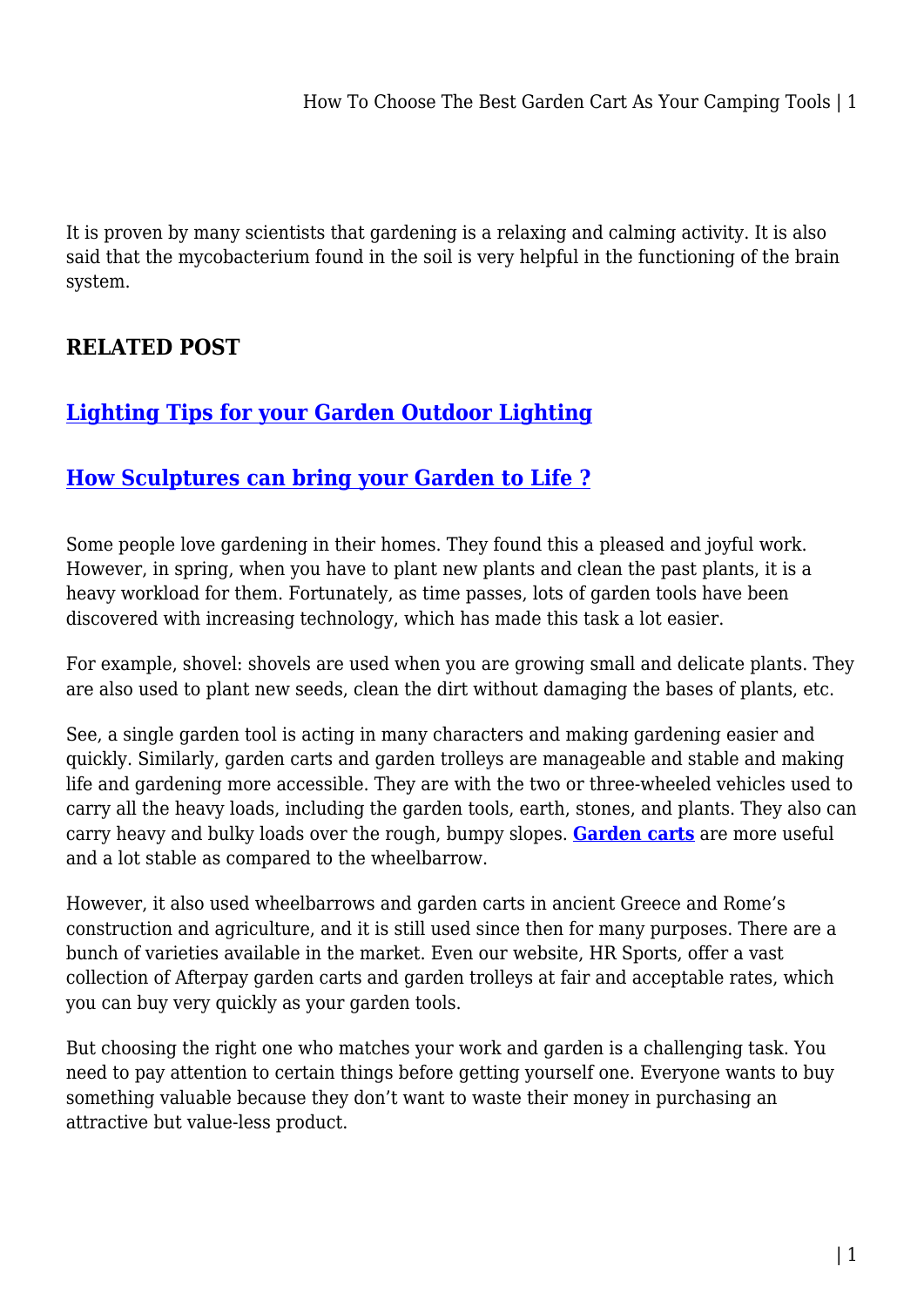We, HR Sports, have the best quality of Afterpay garden carts and garden trolleys, ranging from wheelbarrows to electric-powered ride-on garden carts with utility hoppers for the easiness of many people. With the vast options, you will easily find the one according to your needs and budget. But I still have to do a little research about which one will suit you the best.

Choosing the best garden cart for your garden, you should consider your yard's terrain and your own physical ability. Hilly surfaces will require a different garden trolley type, whereas a flat and smooth surface will want the other garden trolley.

If you have a large garden area and your home is away from that, a garden cart will help you in the best way for this purpose by putting all the **[garden tools](https://uniaustralia.com.au/category/garden-tools/)** inside it and taking it to your garden. But for people who have back pain issues and other physical problems can benefit from the electric-powered garden carts.

The HR Sports Afterpay garden carts, which are electrically powered, provide zero emissions and fumes, have rechargeable batteries, and the less noisy operations and power brake will hold your garden cart in place even on an incline. The electric drive is waterproof and also provides the user with easy control of the garden cart or garden trolley.

Such garden carts consist of four wheels that do not have the tipping habit of traditional one wheel garden carts.

Power dump garden carts also allow you to flip a switch to dump the load, creating zero strain to your back like the regular garden carts.

## **Garden carts are available with different features and designs some of them are listed below**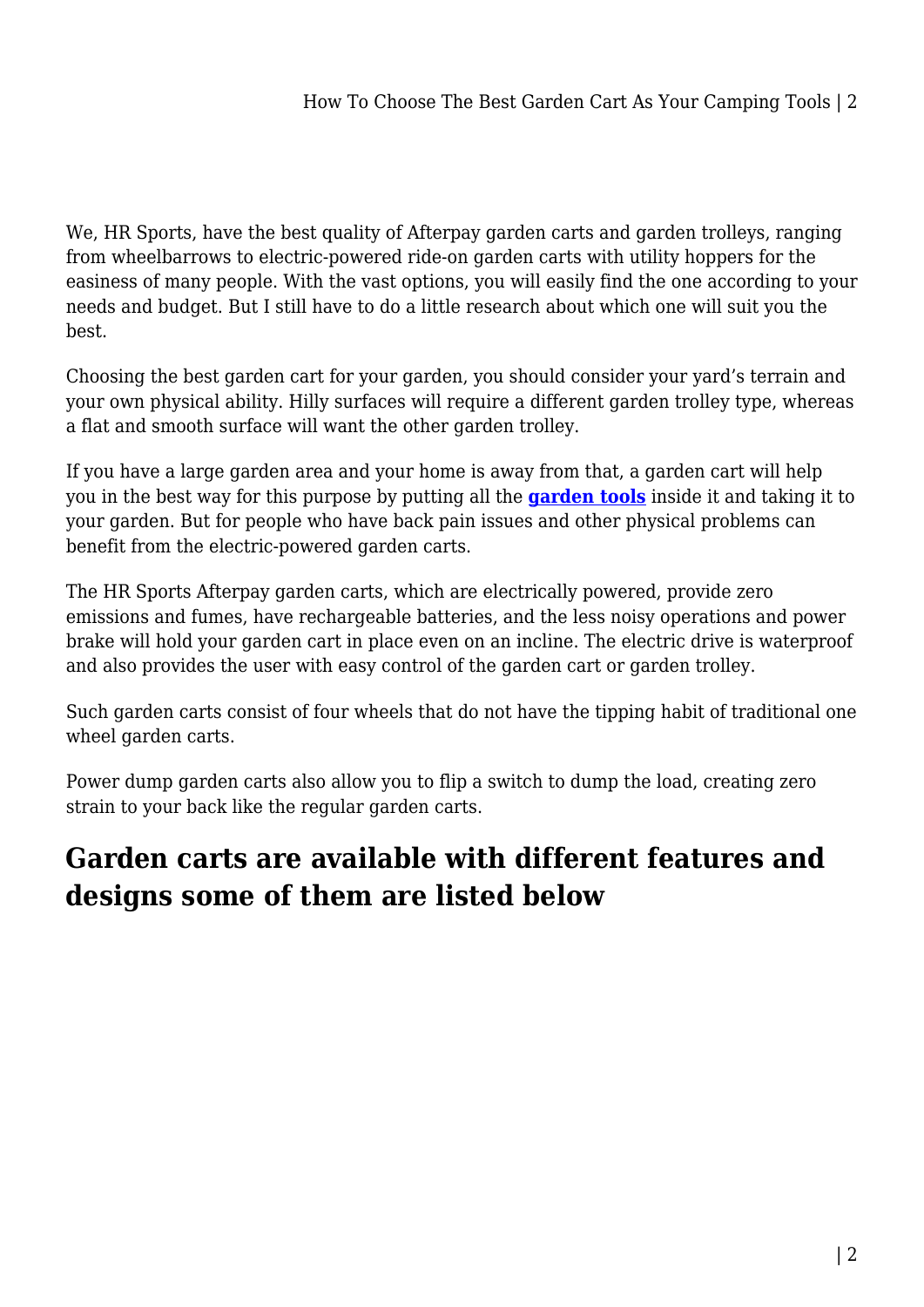

- Utility carts: such garden carts are the friendliest garden tools. They have four sides which are also removable. And they are able to carry all the different sizes and types of loads.
- Flatbed carts: such garden carts have zero sides, which mean you can carry as many heavy loads as possible.
- Foldable carts: such garden carts can easily be folded and stored in any space. They are made from the material with a stainless steel frame that collapses down. These garden trolleys are the best use for people who don't have enough space to put their garden tools. However, they are not as strong as the carts made from rigid materials. Also, you won't have any options of removing any sides.
- Scooter carts: such garden trolleys are a combination between mobility scooters and garden carts. They have the stored container attached to its sides, sometimes the front and back too. These scooters are made for those people who have movement problems. These scooters are also unsuitable for carrying loads of heavy items because the containers are not that much big in size.

If you want a garden cart for the bumpy and rough surface, you will need the garden trolley that is designed with high ground clearance. If not, your coach might get damaged and could also be disastrous for the loads you are carrying in it.